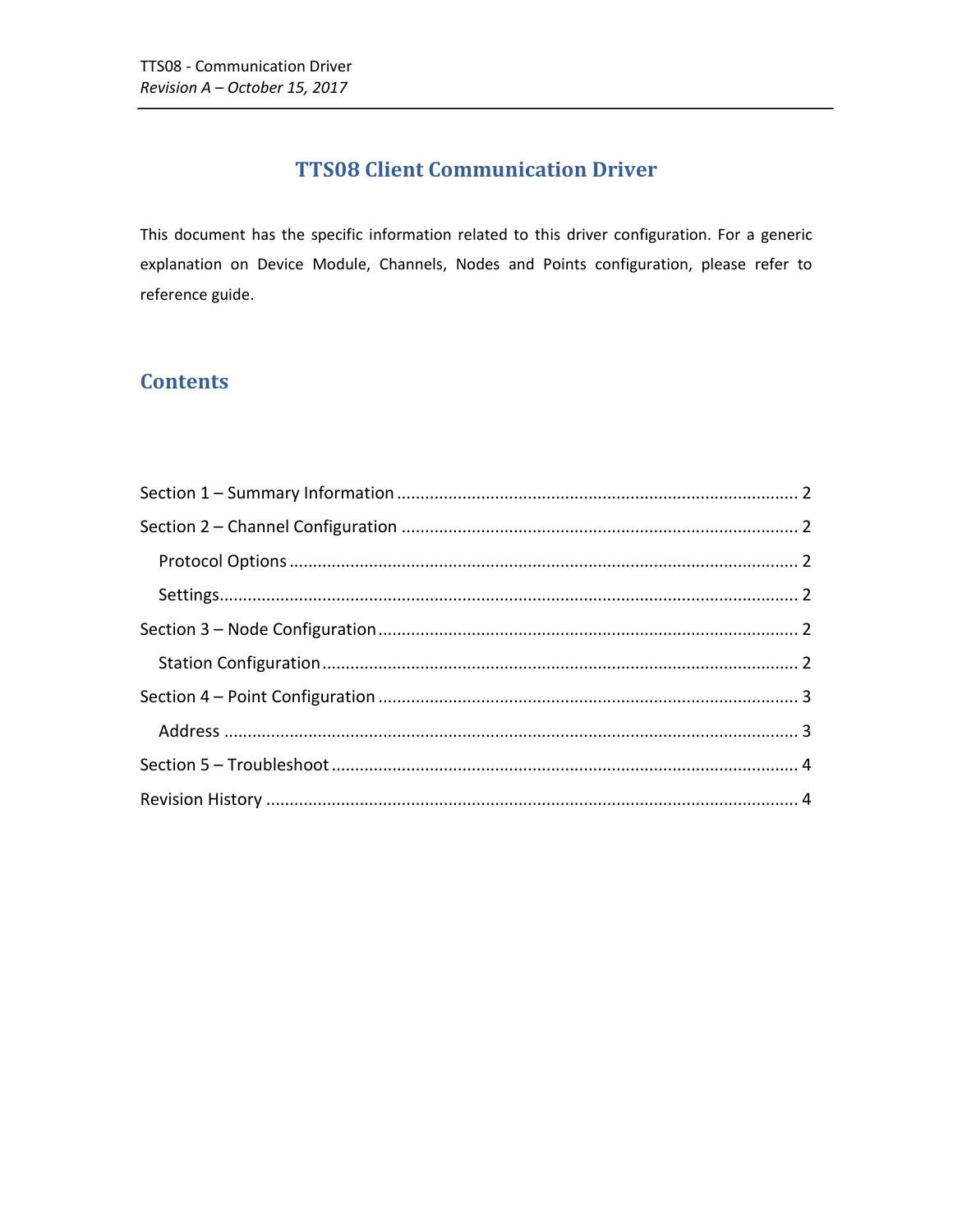### <span id="page-1-0"></span>**Section 1 – Summary Information**

#### **Communication Driver Name**: TTS08

**Implementation DLL**: T.ProtocolDriver.TTS08.dll

**Interface**: TCPIP

**Protocol:** The SD50 is a TCPIP server that supplies a binary encoded sensor data stream on port 9876 and listens for parameter tare commands on port 9976.

<span id="page-1-1"></span>**PC Hardware requirements**: Ethernet board

### **Section 2 – Channel Configuration**

#### <span id="page-1-2"></span>**Protocol Options**

Not used in this driver.

#### <span id="page-1-3"></span>**Settings**

*AcceptUnsolicited* must be checked.

## <span id="page-1-4"></span>**Section 3 – Node Configuration**

#### <span id="page-1-5"></span>**Station Configuration**

**Station syntax:** *<IP> ; <Port>*

Where:

*< IP >* = SD50 IP Address

*< Port >* = 9876 must be set to receive the data stream.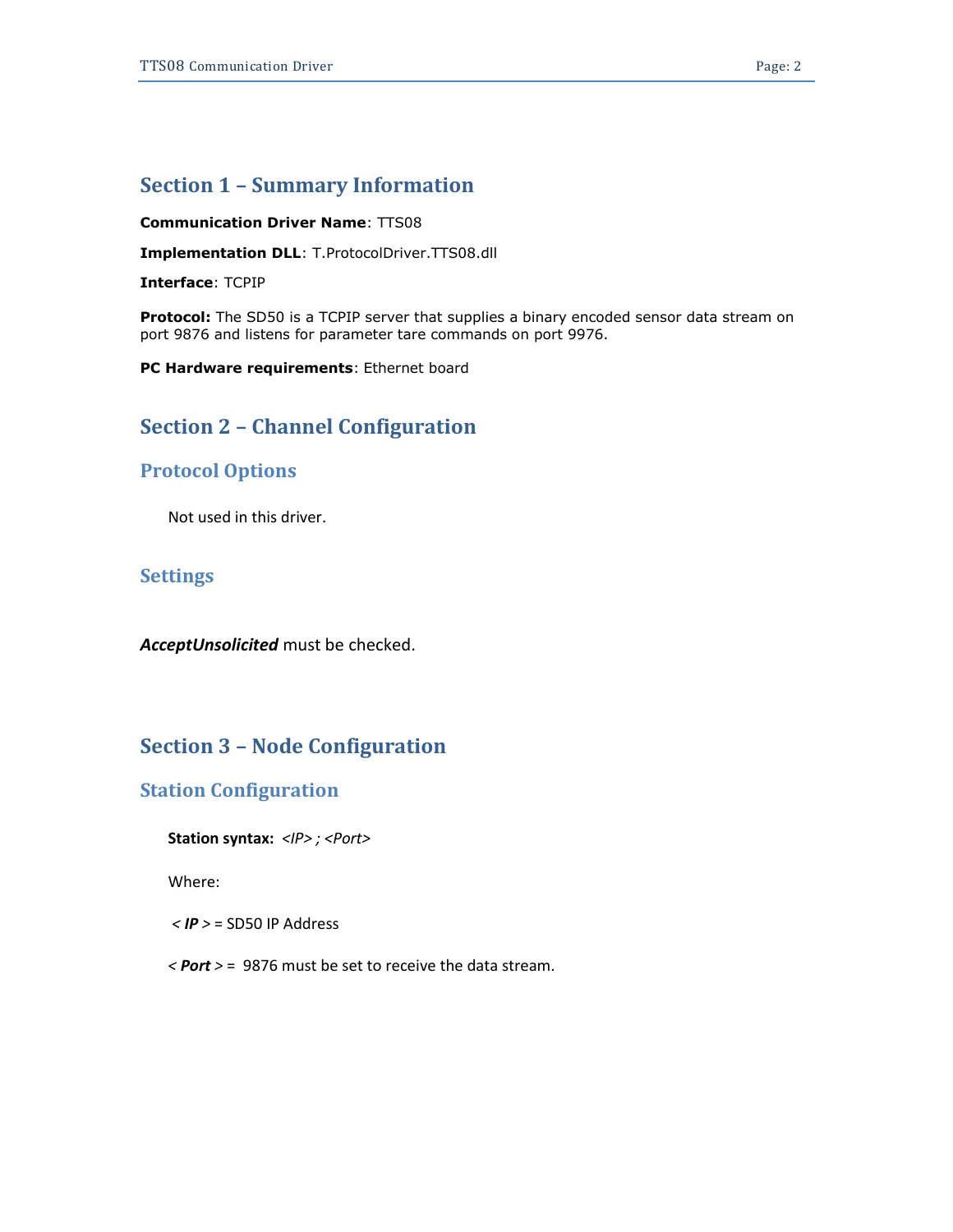# <span id="page-2-0"></span>**Section 4 – Point Configuration**

#### <span id="page-2-1"></span>**Address**

The syntax for the TTS08 communication points are:

*<SensorTxId>:<ItemID>*

 *<SensorTxId >* Sensor TxId in Hexa.

*<ItemID >* Specific item to be read. See the list below:

- *Battery*
- *Pressure*
- *Tension*
- *Torque*
- *Temperature*
- *X\_Axis\_Acceleration*
- *Y\_Axis\_Acceleration*
- *Z\_Axis\_Acceleration*
- *RPM*